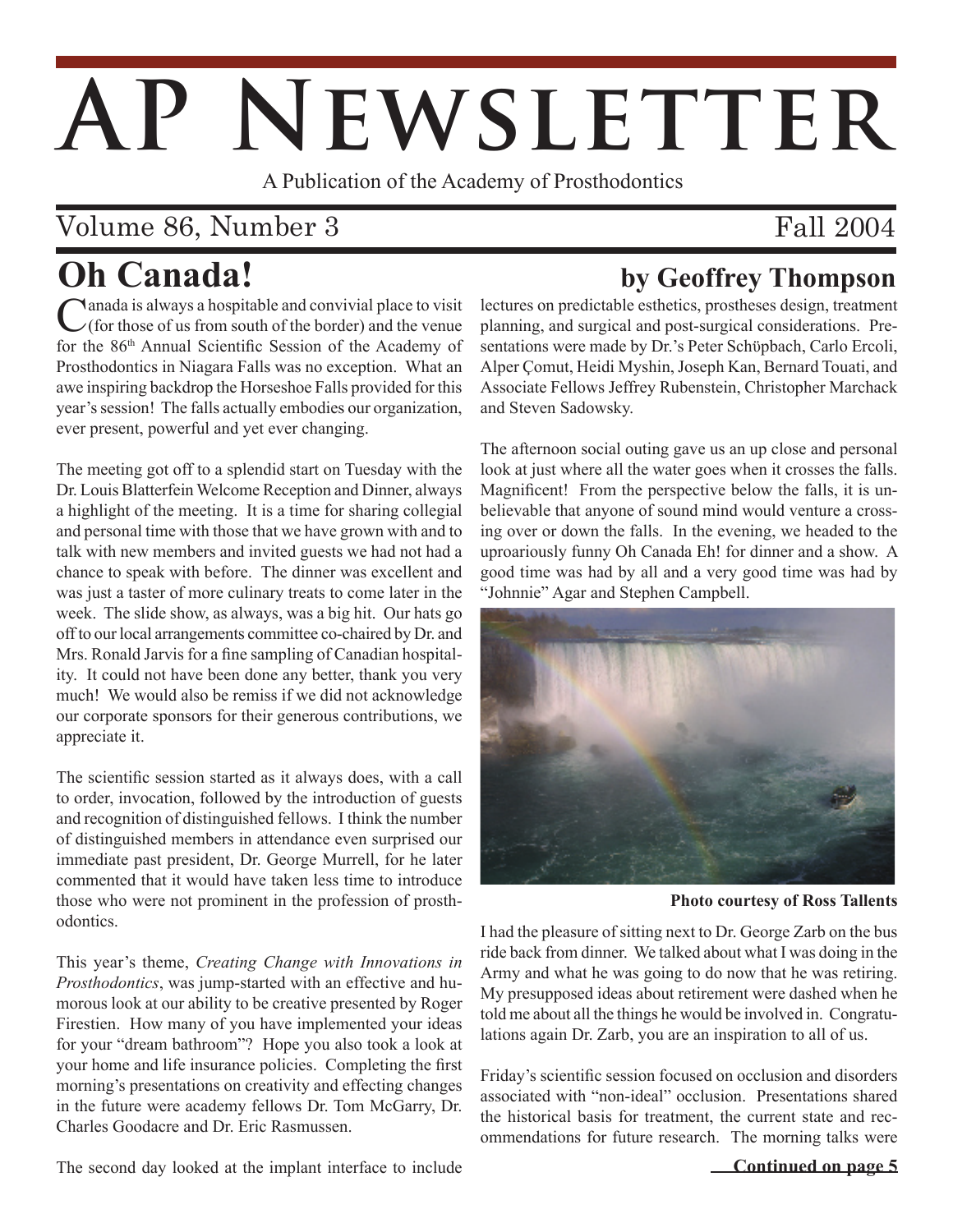## **Perspectives** by Sreenivas Koka

## **The Problem with Reality**

I am still unsure how exactly I came<br>to be attending a five day long Leadership Institute designed to help the Medical Center "grow leaders from within". In all likelihood I was there either because I really thought I would learn something useful, or because my Chair or Dean gave me the old line about how this leadership focus would be good for my career or because my Chair or Dean told me that someone had to go or else the College of Dentistry would look bad. It could also have been a result of some combination of all of the above. As it turned out, the week was better than I expected (having no expectations helps, of course). Specifically, the lecture on the morning of day two would cause me to rethink my hitherto never self-questioned strategy for interacting with the world. I must admit that I cannot remember the name of the presenter, although I do remember he was a Professor from a middle tier Business School. Regardless, I have reanalyzed his words many times in the past ten years and although I have massaged the message a little, the essence of the concept remains unaltered, especially as it relates to a very simple question…"Who Am I?"

The Professor addressed the Who Am I question by posing another. At the outset, he asked us to consider two boxes. In one box were the words "Who *I* think I am" and in the other box were the words "Who *others* think I am". Now, when the group of us (twelve people) were asked if we were really who we thought we were or we were really who others thought we were, we lined up on the side of the "Who I think I am" answer by the ratio of eleven to one. Within 30 minutes of spirited debate, however, it was zero to twelve…with only one savvy person having no need to change

her mind. If you are like me, your initial reaction to this either-or question is to say something like "No one else can know what I am thinking, or know what my reasons for acting the way I do really are, or know how I feel about the world around me. Only I know these things, and therefore, only I know who I am".

But here some scenarios that might cause one to think again, and although I realize that the examples are not watertight, they will help illustrate the concept at hand. First, let's say that you think you are a below average teacher but your students and your colleagues think you are an outstanding teacher. Which one are you…below average or outstanding? Or what about a scenario where you think that you are a wonderful clinician, but your patients and colleagues think you are a terrible clinician. Again, which one are you…wonderful or terrible? Or consider good and bad driving. What if you think you are an excellent and safe driver, but your passengers and other drivers think that you are a poor and dangerous driver. Which one do you really think you are…safe or dangerous?

Intellectually, of course, you may be coming around to the "Who others think I am" answer. Emotionally, though, it's a tough pill to swallow because swallowing it involves acceping the concept that "ownership" of one's identity rests with the beliefs of others. In essence, I was faced with having to acknowledge that other people's perceptions of me defined my identity. Needless to say, this was a startling and uncomfortable acknowledgment.

So what can we do? How can we influence what people think of us? From a wide-ranging perspective, I would suggest that most people admire certain qualities in others, and not coincidentally, these would be the same qualities that we would love for others to see in us. For example, doesn't everyone want to be considered honest, compassionate, selfless, punctual, a person of integrity? Please note that these are all types of behavior in which we *choose* to act a certain way. Is it really that difficult to know how to behave in order to influence others to think that you are a certain type of person? And so we are presented with one of the key obligations of accepting the answer "Who others think I am" answer: the real issue is to deter-

#### **Continued on page 4**

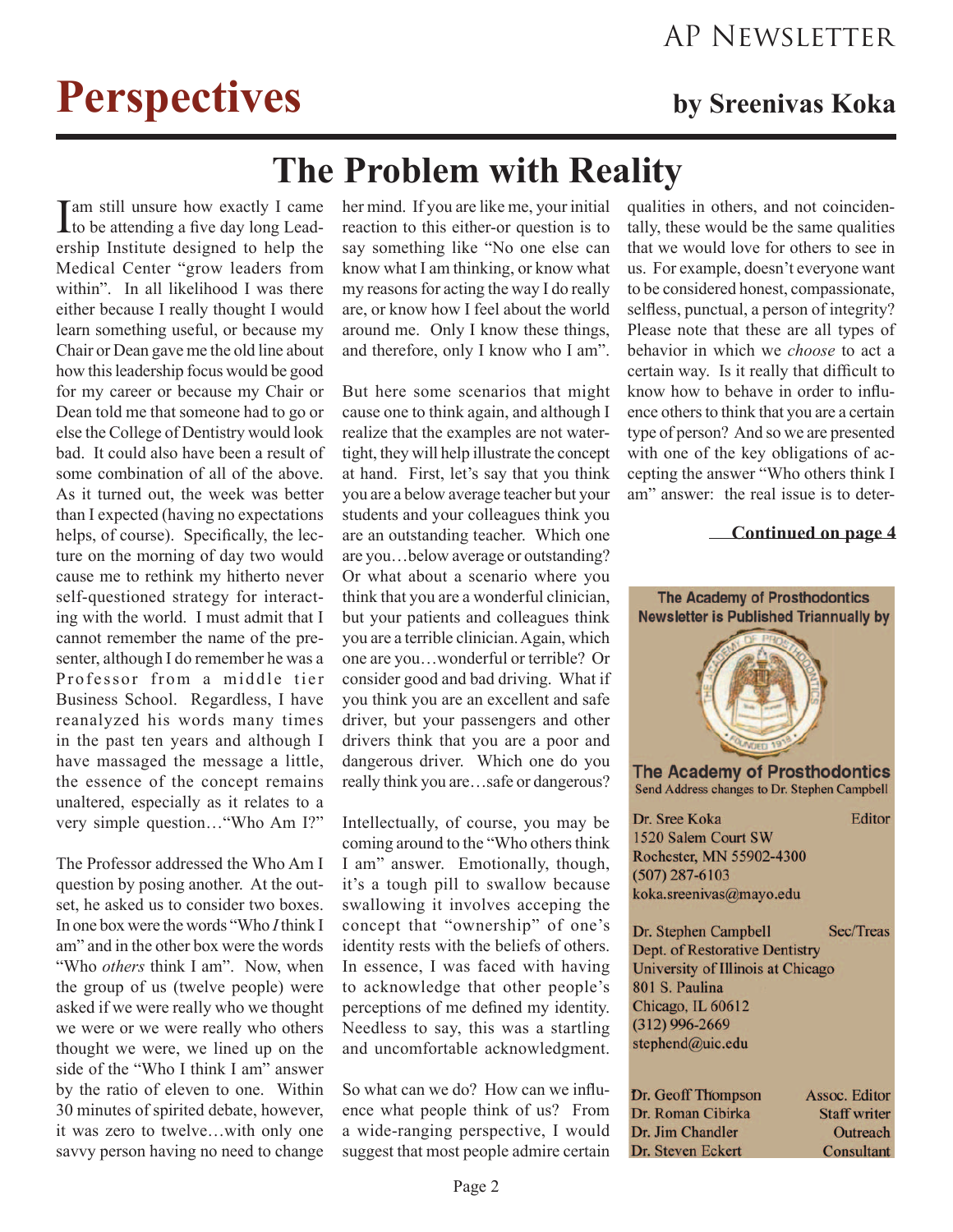# **Secretary-Treasurer Notes** By Stephen Campbell

Yet another journey north of the Border brought us to one of the forgotten natural wonders of the world. The Niagara Hilton was host to our 86<sup>th</sup> Annual Scientific Session, and what a view it was overlooking the 12,000 year old American and Horseshoe Falls.

We thank Dr. Murrell as the outgoing President for all that he has brought to the Academy while we welcome Dr. Clifford Van Blarcom as our new President. We also owe accolades and a debt of gratitude to our Scientific Program Chair, Dr. Jonathan Wiens, for the incredible Program he assembled. We welcome Dr. Thomas Taylor as our new Executive Councilor.

We elected three new Associate Fellows to the Academy, Dr. Benjamin Wu, Dr. Lily Garcia, and Dr. Thomas Vergo. Dr. James Taylor was elevated to Active Fellowship. Dr. Ted Riley and Dr. Gary Rogoff were elevated to Life Fellowship. All of these individuals will be installed at the 2005 meeting in Scottsdale. There are currently 136 members of the Academy, including 11 Associates, 71 Active Fellows, 51 Life Fellows, and 3 Honorary Fellows.

The total attendance at the Niagara Meeting was 199, including 116 guest dental professionals (18 non-member speakers, 30 graduate students, 44 dentists, 24 sponsors) and 83 fellows (61 active, 13 life, 9 associate). A total of 59 spouses also registered for the meeting. The total attendance including the spouses was 258.

The 2004 meeting will be a financial success and should add significant new reserves to the Academy. This is due in part to the cost effectiveness of the Canadian venue, allowing us to hold down expenses. It is also due to good meeting registration and the success of the Corporate Liaison Committee in raising support. Dr. Roy Yanase

should be recognized for his efforts. We should also thank all of our sponsors, but especially those contributing at the Platinum level - Ivoclar, NobelBiocare, and Straumann USA. The Academy financial year closes on November 30 and we will have year–to-date information at that time.

While the 2004 Niagara meeting will be a financial success for the Academy, we need to look ahead to the 2005 Scottsdale meeting. The commitment to the hotel and social events is considerably greater than for Niagara. The Niagara venue was cost effective due to the Canadian location. In addition, Niag ara had two dental schools close by and their related professional communities from which to draw. Scottsdale has none of these advantages. Finally, the newly adopted annual program budget for speaker reimbursement will increase Academy expenses. Expenses will be higher and there is concern about decreased revenues due to fewer guests.

The Executive Council established a \$150 late fee for members who do not register 15 days prior to the meeting (May 2, 2005). This will be presented as an early registration discount on the registration form. There will be no member meeting registration fee prior to May 2. Member registration from May 2 on will be \$150. In addition, student registration was set at \$125 for early registration 30 days prior to the meeting and \$195 after that (April 17).

The guest professional registration fee was increased to \$495 for the 2004 meeting. The fee was \$295 and \$395 for 2002 and 2003 respectively. The increase registration fee did not appear to affect the number of non-members registering for the 2004 meeting. Guest registration will remain at \$495 for early registration prior to the meeting and \$595 for late registrations (April 17).

#### **Advanced Meeting Payment Established for Members**

Importantly, the membership recommended and approved a non-refundable advanced meeting payment of \$250 to be included with the 2005 dues statements for all members. This does not apply to Life Fellows of the Academy. The \$250 will be credited toward their social events expense if members register in the hotel room block by the published deadline (May 2, 2005). The fee is not refundable (no portion of it).

#### **Dues**

All 2004 dues were paid. Dues statements for 2005 will be prepared in November and will reflect the current JPD subscription rate. The 2005 subscription rates will remain unchanged from 2004. As a result, the 2005 AP dues will remain unchanged from 2004. However,

**Continued on page 5**

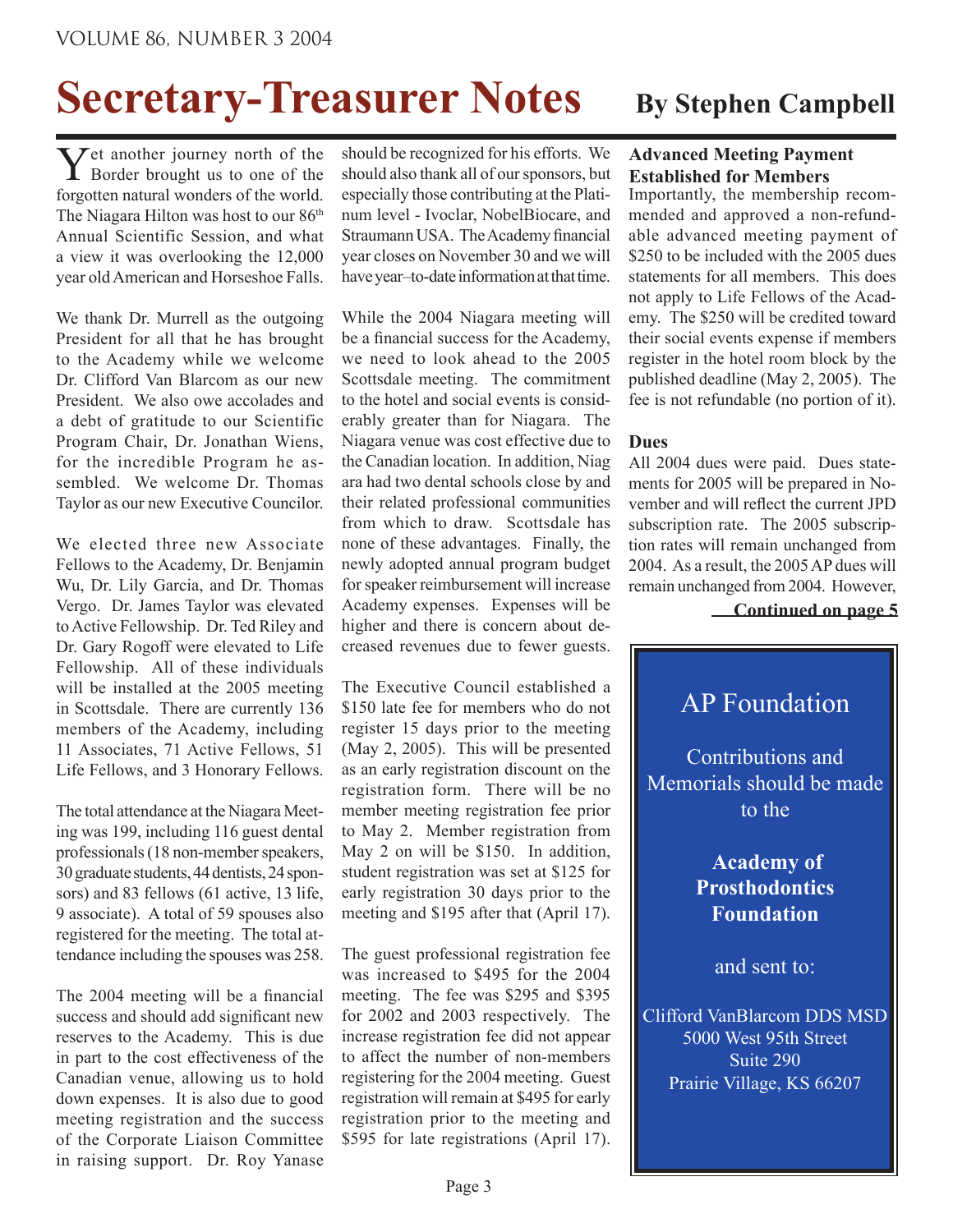## **In memoriam: Dr. Judson C. Hickey**

A cademy Fellow Art Rahn shared a most special relationship with Dr. Jud Hickey. We are especially grateful that at a difficult time, Dr. Rahn graciously shares with us a personal vignette of Dr. Hickey. Dr. Rahn writes:

*"Judson C. Hickey passed away on October 24, 2004. Those of us who saw him regularly certainly were saddened but at the same time relieved that his 15 year battle with Alzheimer's disease had finally come to an end.* 

 *Jud's outstanding leadership capabilities along with his many contributions to dentistry and prosthodontics are well known to the members of the Academy, so I will not repeat them. What some may not be aware of is what a kind and caring person he was. The number of people whom he encouraged and helped in his lifetime is insurmountable. The individuals he met and worked with were treated in the same thoughtful manner. As a Dean, Jud was always willing to assist and mentor his faculty in achieving their career goals. I ought to know because I was one of them.* 

 *Dentistry has lost an outstanding individual and I personally have lost a very good friend to whom I owe a great deal."*

In lieu of flowers, memorial contributions may be made to the following: Jud C. Hickey Day Care Center, 1901 Central Ave, Augusta, GA, 30904. Aldersgate United Methodist Church Building Fund, 3105 Wheeler Road, Augusta, GA, 30909. Dr. Judson C. Hickey Student Scholarship Fund MCG Foundation, 1120 15th Street, Augusta, GA, 30901

#### **Problem with Reality Continued from Page 2**

mine what the best qualities of human character are, then work to develop these qualities in ourselves and present them to those around us in order to influence their perceptions of us. Of course, we cannot please everyone all of the time, but choosing those whom we respect the most as the arbiters of our character would be most meaningful. I grant you that the task becomes harder if we are not particularly adept at sensing how others are feeling. After all, it would be very difficult to influence how others perceive us if we cannot sense the effect that our actions are having. But the advice of close friends who have above-average sensitivity can help a great deal, as long as one is willing to ask for the help.

So *being* a certain type of person depends on others *perceiving* that we are

that same certain type of person. Regardless of what we think we present as our image, it is the received image that defines judgment. So we must act a certain way in order to make sure that we are perceived in the way that we would like to be. But what if acting a certain way seems to contradict who we think we really are? What if we don't want to be who others want us to be? Now being honest, compassionate, etc, are things that all of us would like to be (I hope). But other, less clear-cut traits can make for difficult choices. For example, certain lines of work require someone who can mingle in large crowds with ease. Many of these same lines of work often benefit from 'schmoozing" skills as well. What if one doesn't like to mingle with large crowds or schmooze the night away? What should we do when certain traits, like being an excellent schmoozer, are admired by some and loathed by others? Perhaps we can aim for a simple

enough goal: engage in activities where we like our own traits and these same traits are needed and admired by others. Should we ever attain this form of "I am who I want to be" nirvana, we must also be prepared to enjoy it to the fullest.

Alignment of these three key elements, then, would serve us all well according to the Professor from the middle-tier Business School. By now, you can probably tell that lining up the first two elements "Who I think I am" and "Who others think I am" is important. But it is crucial to make sure that these two are aligned with the third element, "Who I want to be". If we align the first two elements only to be in conflict with the third, the answer to "Who I am?" and "Who others think I am?" will be the same: "miserable".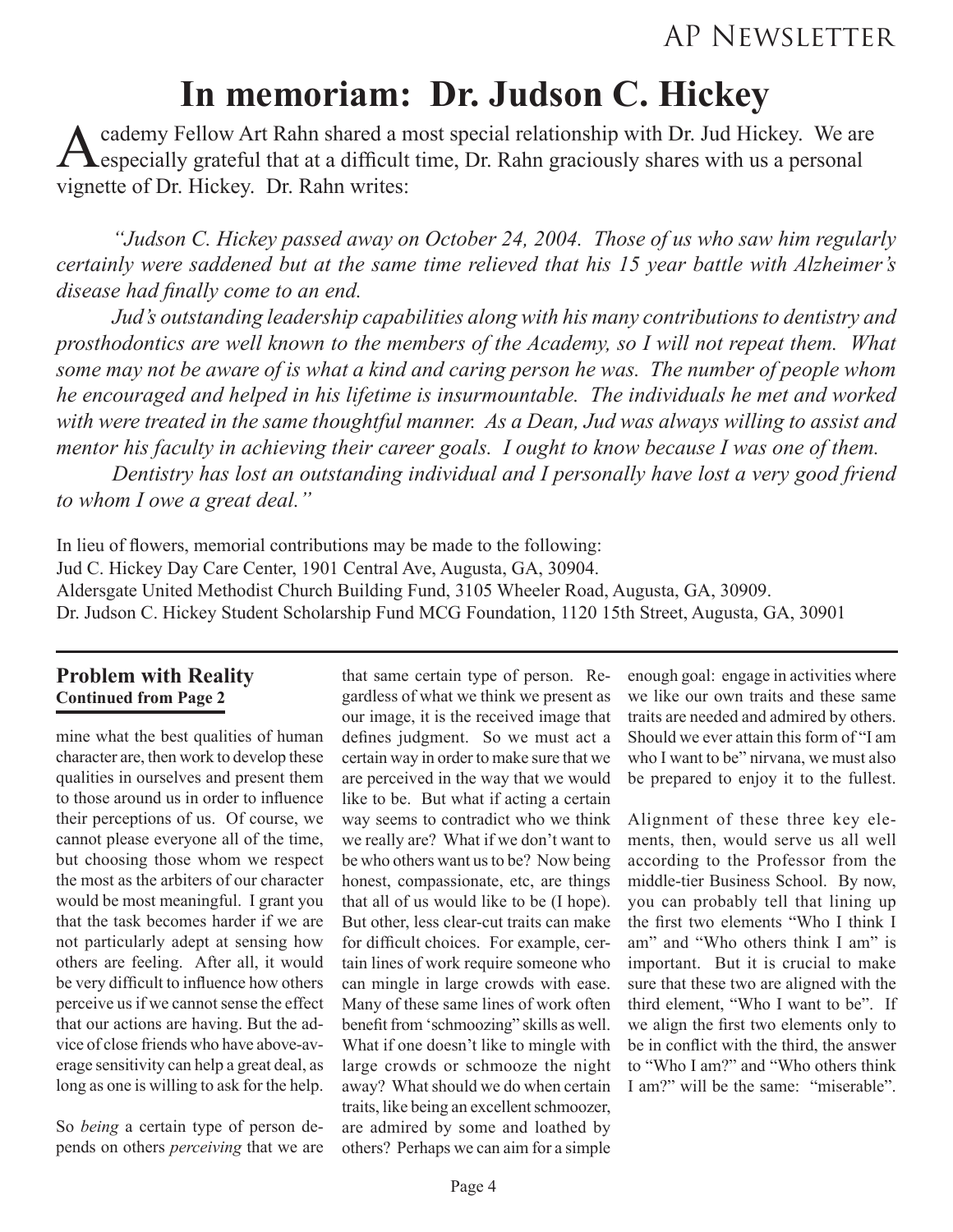### **Continued from page 3 Secretary-Treasurer Notes**

the \$250 Advanced Meeting Payment will be added to the dues for 2005.

#### **ADA CERP Re-application**

The ADA CERP re-application was submitted by the July 30 deadline. Drs. Eckert and Koka should be recognized for their efforts in preparing the draft submission. The S-T organized the re-application according to the ADA's established guidelines and completed the draft document for submission.

#### **Community Outreach Program Wins Oral Health Award**

The American College of Prosthodontists nominated the Academy of Prosthodontics Community Outreach Program for the ADA's Geriatric Oral Health Care Award. This Award recognizes individuals and organizations that have improved the oral health care of older Americans through innovative community health care delivery projects. The AP Program was selected as the winner of this year's Award and will receive a \$2,500 award. ACP President, Dr. Nancy Arbree should be recognized for organizing this effort.

Congratulations to the Academy and everyone that has been involved with the Program. This seems to be an appropriate time to recognize the genesis of the Program. According to Jerry Graser, it came during a summer Officers Meeting in Michigan, when Brien Lang was President, Charlie Swoope was Pres-Elect, and George Smutko was VP. Jerry was S-T and Ed Plekavich was the Recording Secretary. They were looking for an altruistic project for the Academy when Ed introduced the idea of fabricating dentures for different Indian Reservation inhabitants. He had worked for the Indian Health Service after dental school and knew of their great needs. Ed, Eric and all of the Academy Fellows that have participated over the past 11 years should be recognized.

### **2005 Scottsdale Hyatt Regency Scottsdale at Gainey Ranch, May 17-21, 2005**

The 2005 Annual Meeting will be held at the Hyatt Regency Scottsdale at Gainey Ranch from May 17-21, 2005. The EC will meet on Tuesday, May 17 and the Welcome Dinner will be Tuesday night. The Get Acquainted Breakfast and opening scientific session will be Wednesday morning. The second business meeting will follow the close of the scientific session on Saturday afternoon. **Departures should follow the business meeting and be planned for Saturday evening or early Sunday.** The minimum guest room block is 400 and the room rate is \$235 per night. Lisa Lang will serve as the Local Arrangements Chair along with Bill and Donna Laney. A site visit took place on November 4 in preparation for the 2005 meeting.

Following discussion with the Council, it was decided that exhibitors would be limited to two days of the Annual Scientific Session. As a result, the exhibits will be on the 2nd and 3rd days (Thursday and Friday mornings).

### **2007 New York Grand Hyatt New York April 25-29, 2007**

Negotiations were completed with the Grand Hyatt New York for the 89th Annual Session. The contract was signed in June 2004. The first EC meeting and Welcome Dinner will be on Wednesday, April 25. The meeting will end with the 2<sup>nd</sup> business meeting on Sunday afternoon, April 29, 2007. The room rate is \$209 per night

I look forward to continuing to serve you as Secretary-Treasurer for the next three years and deeply appreciate the trust you have placed in me.

#### *Steve Campbell*

Contact Information: Steve Campbell Secretary-Treasurer, Academy of Prosthodontics 104 West Chestnut Street Hinsdale, IL 60521 Phone 312-996-2669 FAX 312-996-3535 E-Mail: **Stephend@uic.edu**

#### **Oh Canada Continued from Page 1**

shared with us by esteemed Academy Fellows Dr.'s George Zarb and Thomas Taylor and by Dr.'s Lysle Johnston, Paul Pokorny and Charles McNeill. It is my pleasure to report that no chair-throwing, fist fights, or profane swearing occurred in what, in times gone by, would have been an incendiary event.

The Presidential Reception and Installation Banquet were located at the Hilton Niagara Falls and again the superb planning and execution of the event by the local arrangements committee showed. As a group, we clean up pretty good don't we? A great dinner was served and we were entertained by "In Effect", a high school vocal jazz ensemble. We sadly said goodbye to Dr. George Murrell as our president, but warmly greeted Dr. Clifford VanBlarcom as he was installed as our 82nd Academy president.

On the final day, the session challenged what we thought we already knew, exposed us to new treatments and materials, and gave us a look at education and prosthodontic records. Papers were presented by Academy Fellow, Dr. Richard Frank and Dr.'s Steve Marquardt, Alan Hickey, Peter Stevenson-Moore, Harel Simon, Norman Hammer, Timothy Saunders and last but not least John Zarb.

With the close of the 86<sup>th</sup> Annual Session we go back to our busy lives, and when we get a moment, we will look back upon our time spent in Niagara Falls with gladness. We now set our sights for Scottsdale, Arizona, the sight of next years meeting and it looks like a good one!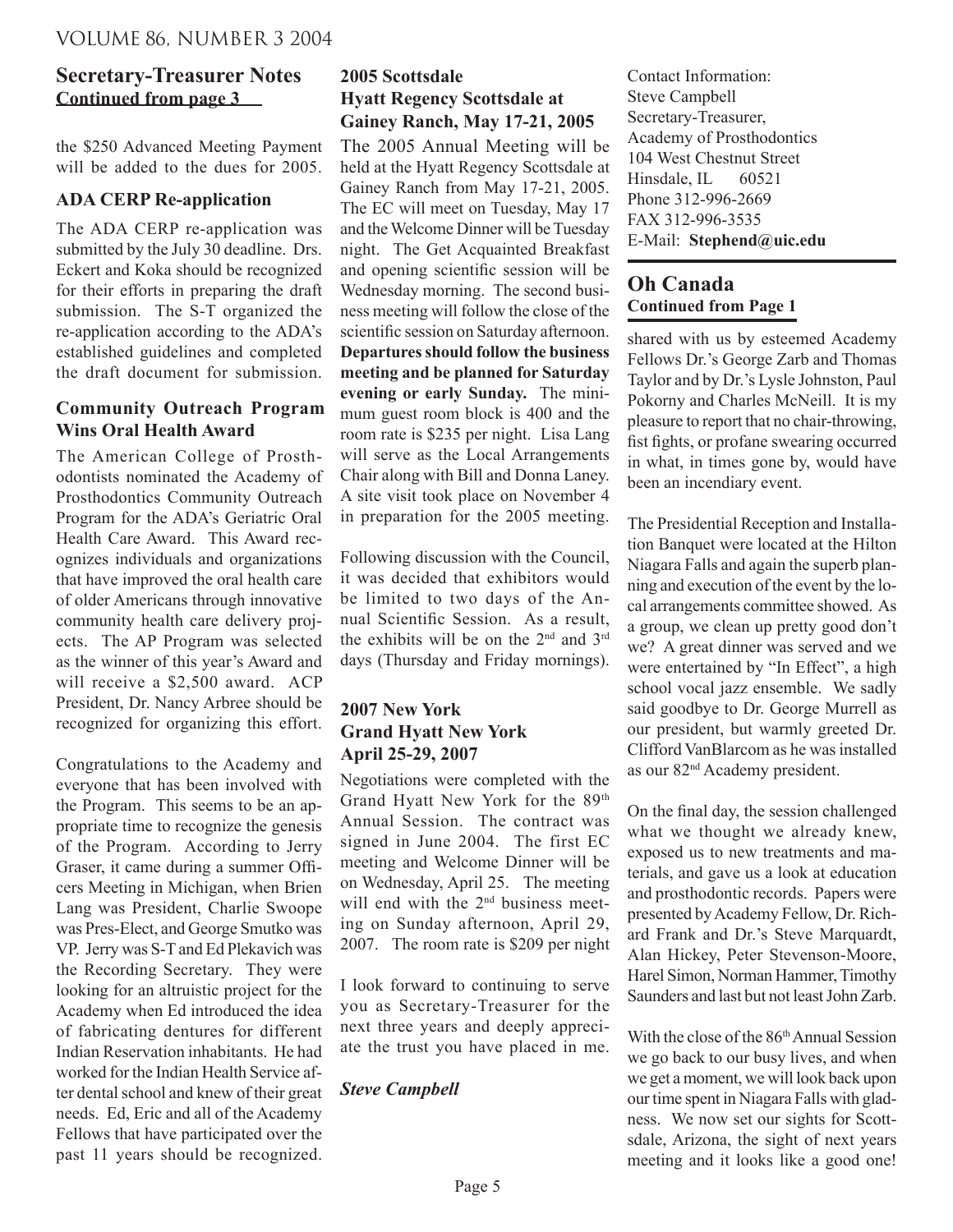## **Dr. Douglas A. Atwood: A Legend in His Own Time by Fellow Ted Riley**

"Gentleman's gentleman", father figure", " fatherly love", "gentlemanly presence": These are the phrases former students and members of The Academy of Prosthodontics used when asked to describe Academy Life Fellow Dr. Douglas A. Atwood. Dr. Atwood always told me it was his job to help others grow in their careers. He was bursting with pride having former students standing with him at the recent AP meeting in Boston. Knowing that Drs Stephen Campbell, Ichiro Nishimura, Robert Kelly, and Edwin Riley were active mem-

bers of the Academy, meant more to Doug than any personal accolade. He did his job and did it well. He is the reason many of us consider ourselves prosthodontists. More important than his role as a prosthodontist however, is his role model as a person.

In 1981, the Harvard School of Dental Medicine recognized Dr. Atwood's accomplishments by a Distinguished Faculty Award with the citation "Teacher, researcher, clinician, administrator, you have managed to wear four hats without getting a swelled head." He didn't just wear the hats. He wore them with distinction.

Dr. Atwood is a second generation Harvard dentist who at the age of ten began to have a dream of attending Harvard Dental School like his father and practicing dentistry with him. He lived that dream and expanded it to

include many other pursuits. Dr. Atwood has a very unique educational background. He was admitted in 1943 to both the Harvard Medical School and Dental School under a joint degree program. He was simultaneously commissioned a Lieutenant in the U.S. Army, and, when the army decided not to accept the five year training program in dentistry, he received an M.D. in 1946. After a surgical internship at Boston City Hospital, he spent two years as a surgeon in the U.S. Army Medical Corp. Unlike his classmates, he returned to Harvard and received his D.M.D. cum laude in 1951. He never lost his dream. In comments made when he received a Distinguished Alumni Award from Harvard in 1993, Dr. Atwood stated: "My dream was so persistent that all through Harvard Medical School, my 15 month



internship at Boston City Hospital and two years in the Army Medical Corps, I kept asking myself " How will this help me to become the best dentist I can be?" His unique background certainly influenced his scholarly approach to patient care, teaching and research.

Former student and Academy Fellow Ichiro Nishimura described Dr. Atwood's research as follows: "Dr. Douglas A. Atwood has been justifiably called the Father of "Residual Ridge Resorption (RRR)" research. …In 1980 Dr. Atwood

> came to Japan as one of the symposium speakers at the International Association for Dental Research meeting held in Osaka. He described RRR as a disease entity, pointed to the multiplicity of factors responsible, classified the ridge shapes and introduced a reliable animal model and a standardized assay system to measure RRR for future experiments. This was a significant presentation for Prosthodontists that he opened our eyes and redefined our profession in the context of patients' biological variations. The impact of his research has been so strong that we still see many studies designed after his original work. Dr. Atwood also touched many souls as an educator…... Under Dr. Atwood's leadership, we all learned two things; integrity and humanity. While the law of science applies equally to everybody, each one of us differs significantly. It is quite all right to be different."

Dr. Atwood always said he had three families; one in West Roxbury with his wife Minnie and their six children ,one at the Harvard School of Dental Medicine and a nationwide family, The Academy of Prosthodontics. Academy Fellow Stephen Campbell in describing his relation with Dr. Atwood captures the sense of family that Dr. Atwood brought to Harvard . Steve writes: "Doug led by example. He was an incredibly dedicated, caring and hard working individual. I stayed on as a faculty member at Harvard for 10 years after my graduation. This was largely because of the model of research, practice and service that he had dedicated his life to. There may have been easier paths to take, but the role model that Doug offered just felt right. Along the way Doug became the father figure I had lost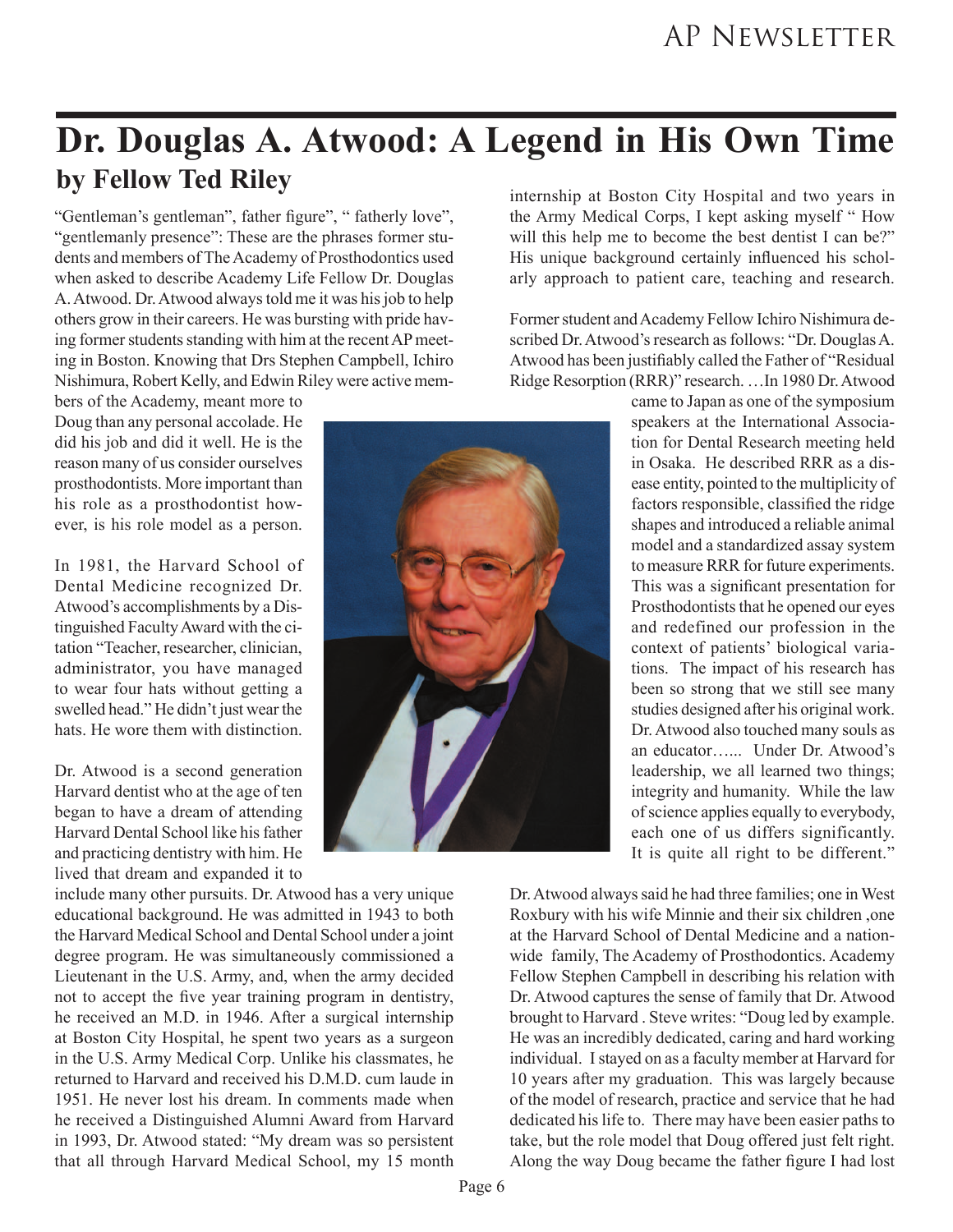as a young man. He couldn't give you success, but he could open the doors and provide the pathway for you. What can the right mentor do? I can't imagine a better example. Doug filled many roles at the Harvard School of Dental Medicine. However, the one that never makes the CV is the impact on the people whose life's he touched. Doug filled my life as a role model."

Personally, I first met Dr. Atwood when I was an undergraduate dental student at Harvard. Being his first graduate student in Prosthodontics, we developed a close bond and I had the pleasure of working closely with him as student and colleague. To many, Dr. Atwood was Harvard. He was President of the HSDM chapter of Omicron Kappa Upsilon, President of the Harvard Odontological Society, HSDM delegate to the Associated Harvard Alumni, and a member of the Executive Committee of the Medical

Staff at the Brigham Hospital. He was a consultant to the ADA's Council on Dental Education and Hospital Dental Service, and its Commission on Accreditation. He was Harvard's faculty delegate to the American Association of Dental Schools and a member of its sections for Removable Prosthodontics, Postdoctoral Education, and Clinic Directors. In addition, he was Chairman of the I.R.Hardy Prosthetic Conference, and President of the Academy of Prosthodontics, the Federation of Prosthodontic Organizations, and the Prosthodontic Group of the International Association for Dental Research. More important, Dr. Atwood always was and still is a class act! At Harvard, he genuinely cared about others and always did his best to do the right thing for patients, students and faculty.

Academy fellow Robert Kelly eloquently summarized what Dr. Atwood meant to those who attended the Prosthodontic program at Harvard. Bob writes: "Highly influential mentors offer more than one-on-one experiences, they create environments of synergy that both nurture and inspire. My most meaningful (and challenging!) professional time was unquestionably that spent being stretched as both a scientist and clinician within the academic home that was the vision and creation of Dr. Douglass Atwood. He taught me convincingly that the study of Prosthodontics and basic sciences at the highest level were a natural fit and that both needed to



**Dr. Atwood in the company of former students at the 2003 AP meeting in Boston. From** left to right. Dr. Ichiro Nishimura, Dr. John Murrell, Dr. Stephen Campbell, Dr. Ted Riley, Dr. Doug Atwood, Dr. Hans Peter Weber, Dr. Bob Kelly and Dr. Gary Rogoff.

be accomplished exceedingly well to be meaningful. Faculty and students he attracted were engaged in the breadth of those biomedical sciences that truly impact the practice of Prosthodontics and may very well be our lifeline for increased prominence as a specialty. Not by coincidence, his environment was also populated by truly exceptional artists and teachers of the reconstructive crafts, materials utilization, diagnostics, communication, and patient management skills so integral to specialty level practice. Equally important, I learned how to eat lobster like a native, to never draw attention to a bad slide by apologizing for it, that a key element to any success lay in "doing your homework", and that "gold in the academic bank" had value. And that international scientific and academic prominence, fatherly love and the essentials of a gentlemanly presence were wonderfully compatible traits."

It should be obvious from the comments of those of us who where lucky to be members of both Dr. Atwood's Harvard and Academy families, that he earned our respect, deserves our thanks, and has our admiration.

Dr. Atwood is now enjoying his retirement on Cape Cod, spending time with his grandchildren and working with the local conservation commission. You can be sure whatever he does, Life Fellow Doug Atwood will do it with dignity and class.